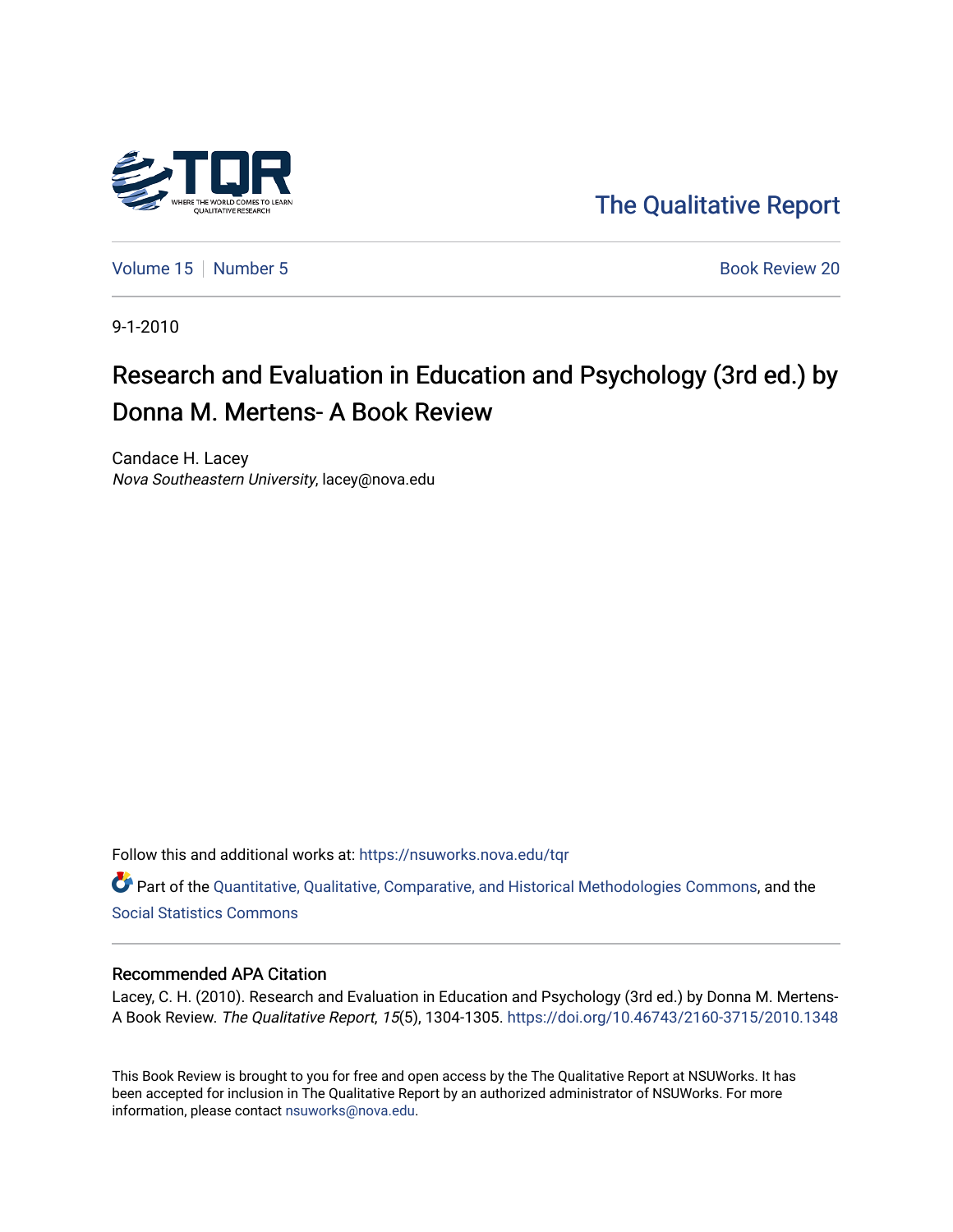

# Research and Evaluation in Education and Psychology (3rd ed.) by Donna M. Mertens- A Book Review

# Abstract

While Research and Evaluation in Education and Psychology (3rd ed.) by Donna M. Mertens (2010) is a beginning research text, in many ways it is advanced in its approach to research design. Like any revised edition, much of the material from the earlier editions is in the present edition. What makes this book different is the call to the reader to reflect on a personal understanding of research. This is accomplished through the use of "Expand Your Thinking" blocks within the text. These brief reflections allow researchers to explore their own assumptions and beliefs and consider the impact of self or their "view of the world" on the research process.

## Keywords

Research Design, Program Evaluation

## Creative Commons License



This work is licensed under a [Creative Commons Attribution-Noncommercial-Share Alike 4.0 License](https://creativecommons.org/licenses/by-nc-sa/4.0/).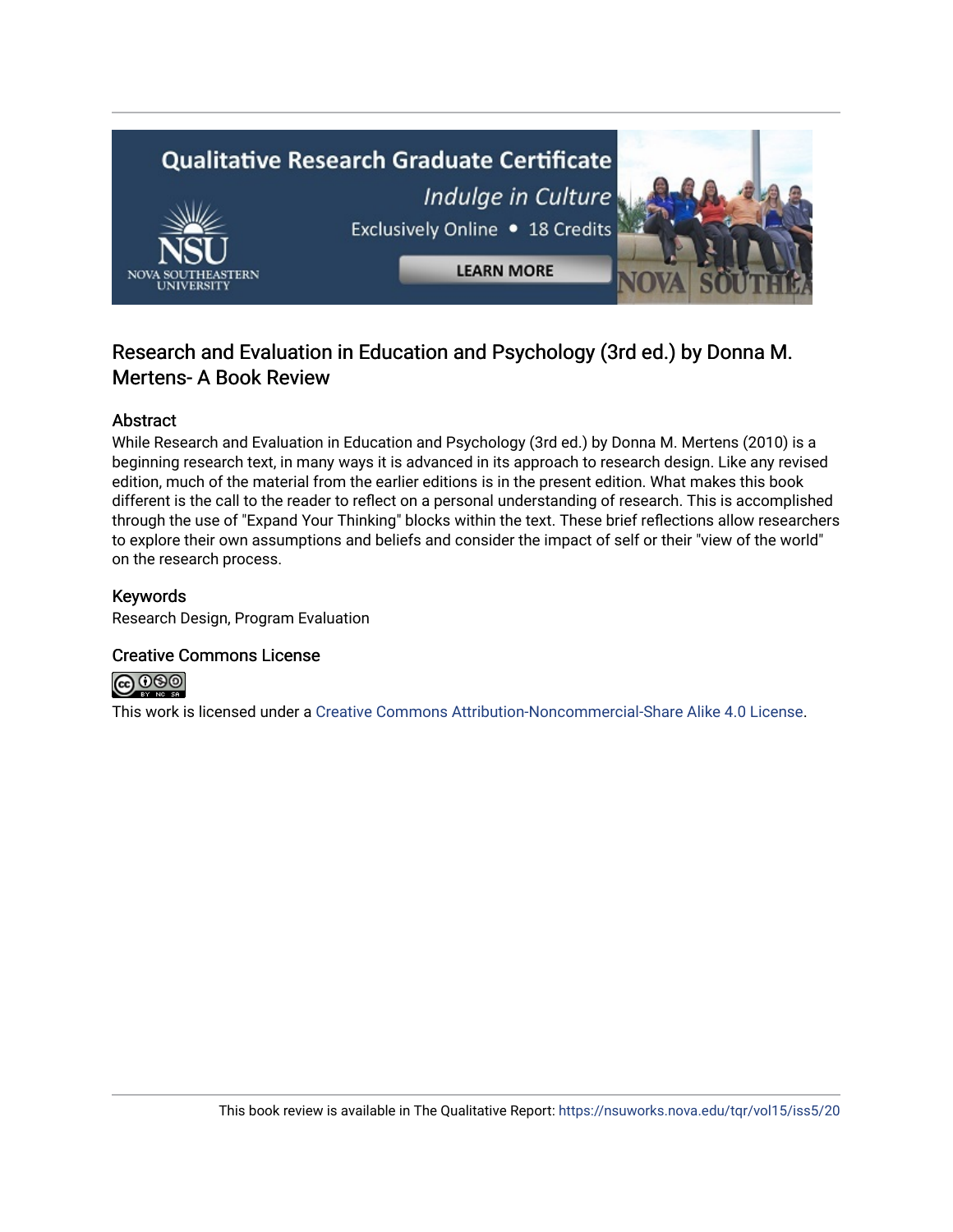# *Research and Evaluation in Education and Psychology (3rd ed.) by Donna M. Mertens –* **A Book Review**

Candace Lacey

Nova Southeastern University, Fort Lauderdale, Florida, USA

*While Research and Evaluation in Education and Psychology (3rd ed.) by Donna M. Mertens (2010) is a beginning research text, in many ways it is advanced in its approach to research design. Like any revised edition, much of the material from the earlier editions is in the present edition. What makes this book different is the call to the reader to reflect on a personal understanding of research. This is accomplished through the use of "Expand Your Thinking" blocks within the text. These brief reflections allow researchers to explore their own assumptions and beliefs and consider the impact of self or their "view of the world" on the research process. Key Words: Research Design and Program Evaluation*

I want to start this review by acknowledging my bias; I really like this book. Not only because, as Donna M. Mertens (2010) states in the introduction, "The goal of this book is to guide researchers in identifying their own assumptions and examining for themselves the implications of choices about research methodology based on those assumptions" (p. xviii), but because the content holds true to that commitment.

 Like any revised edition, much of the material from the earlier editions is in the present edition. This is not a bad thing since the basic conceptual design is sound. What makes this book different is the call to the reader to reflect on a personal understanding of research. This is accomplished through the use of "Expand Your Thinking" blocks within the text. These brief reflections honor the integrity of the commitment to allow researchers to explore their own assumptions and beliefs and consider the impact of self or their "view of the world" on the research process.

The book follows the outline of most research books beginning with an introductory chapter discussing the definition of research. The first chapter also offers a look at research and its relationship to philosophy of science. In addition to introducing the four major paradigms (postpositive, constructivist, transformative, and pragmatic) the chapter contains summaries of research studies modeling these paradigms. While Mertens (2010) discusses the viability of what she calls "merging paradigms," she does acknowledge that the field of research is not yet ready to integrate paradigms. However, being true to her goal, each of the research methods (quantitative, qualitative, and mixed methods) are presented through the lens of each of the four paradigms. It is this approach that encourages the reader to look within to promote good research.

Once Mertens (2010) tackles the topic of good research she shifts gears and discusses the similar yet different roles of research and evaluation. Chapter 2 is grounded in the historical evolution of the practice and looks at the role of the four paradigms in the evaluation process. In addition, the chapter contains a sample logic model, something that is missing from many of the most popular evaluation textbooks. As a long time